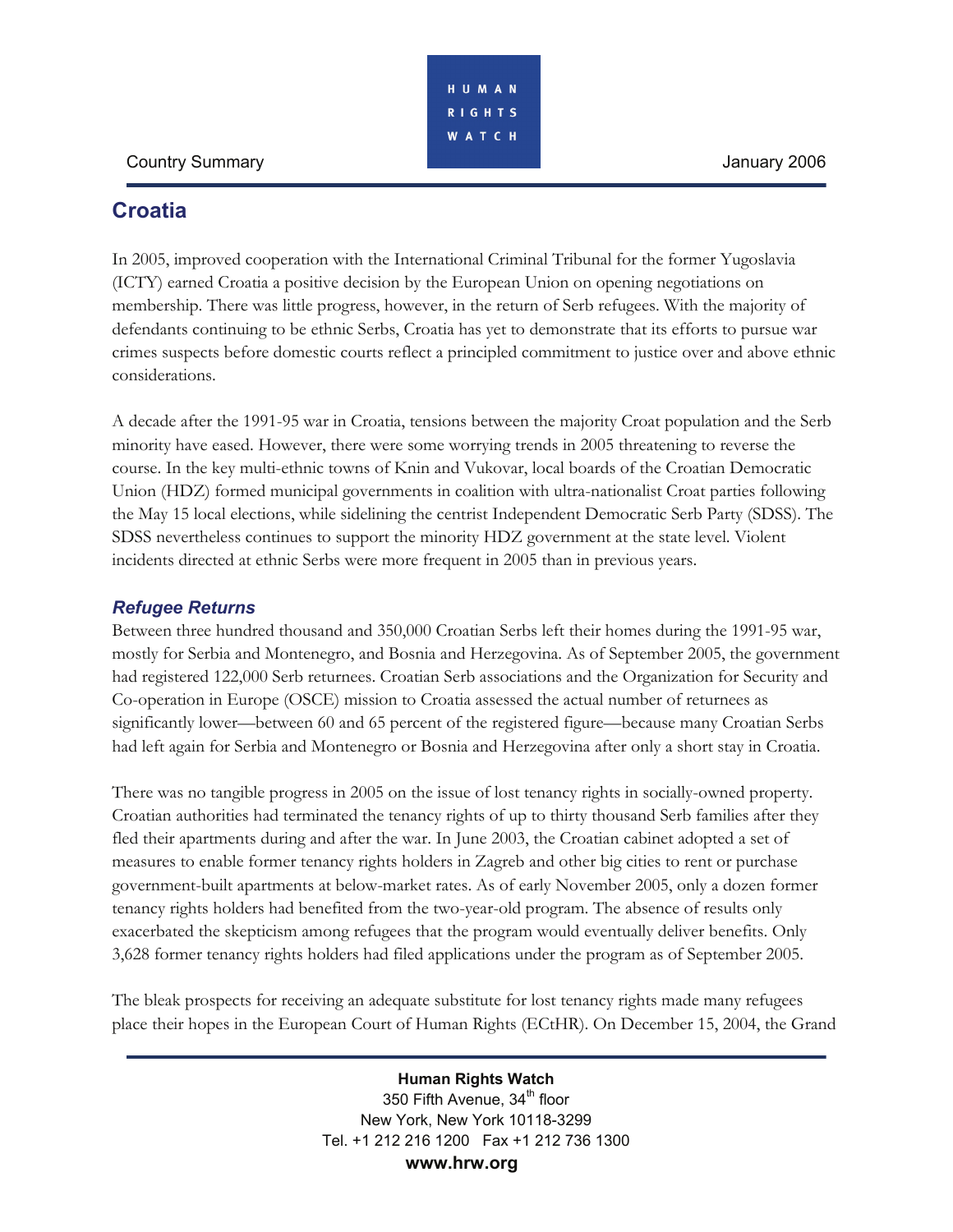Chamber of the ECtHR agreed to re-hear a case decided four months earlier, in which the ECtHR upheld Croatian court decisions terminating the tenancy rights of a woman who had left Zadar shortly before the outbreak of hostilities in 1991 and had not returned to her apartment within the six-month period specified by Croatian law at the time. The re-hearing of the case, *Blecic v. Croatia*, took place in September, and a ruling was pending at this writing.

Limited economic opportunities for minority returnees, partly caused by employment discrimination, also greatly impedes return. A December 2002 constitutional law on minority rights obliges the state to ensure proportionate representation of minorities in the state administration and the judiciary, as well as the executive bodies and administration of self-government units. In most areas, there are no Serb returnees in the police, the judiciary, or the regional offices of the state ministries. Private entrepreneurs, although not bound by the law to hire Serbs, have proved to be more willing to do so than government agencies.

Violent acts against ethnic Serbs suddenly increased during 2005. The May 18 killing of eighty-one-yearold Dusan Vidic in his house in Karin, near Benkovac, was particularly shocking. Two months later, on July 19, two elderly Serb returnees were beaten in front of their house in the village of Ostrovica, also near Benkovac. In Pakostani, Benkovac and Zagreb, attackers damaged vehicles with Serbian registration plates. Groups of young men attacked or threatened Serbian bus passengers who were traveling through Rijeka and Delnice, as well as Serbian train passengers at the railway stations in Vinkovci and Zagreb. Graffiti with the message "*Srbe na vrbe!*" ("[Hang] the Serbs on the willow trees!") appeared in Rijeka and Udbina. Two men broke windows at the entrance of the Serb Orthodox Church in Drnis on November 12. On May 21, a bomb exploded next to the premises of a Serb political party in Vukovar, and the following night, unknown perpetrators threw bombs at the municipal assembly buildings in the majority Serb villages of Borovo Selo and Trpinja, near Vukovar. In all but a few cases the police failed to apprehend the perpetrators.

#### *Accountability for War Crimes*

Ante Gotovina, a Croatian army general accused of crimes against Croatian Serbs in 1995, remained at large four years after the issuing of his indictment by the ICTY. Deputy Prime Minister Jadranka Kosor stated in January 2005 that if she came across Gotovina she would not report this to the police because she "would not recognize him." The statement, made during the campaign for the presidential election, was broadly interpreted as an expression of the benevolence with which key officials regarded Gotovina.

ICTY Chief Prosecutor Carla Del Ponte warned on several occasions during the year that Croatia was not doing enough to apprehend Gotovina. However, Del Ponte began to backpedal as the October 3 meeting of the E.U. General Affairs and External Relations Council drew near. The meeting was to decide on whether the European Union would open membership negotiations with Croatia, and the assessment of Croatia's cooperation with the ICTY would be the crucial factor in the decision. In a report submitted to the council on October 3, the ICTY prosecutor concluded that Croatia was fully

> **Human Rights Watch**  350 Fifth Avenue, 34<sup>th</sup> floor New York, New York 10118-3299 Tel. +1 212 216 1200 Fax +1 212 736 1300  **www.hrw.org**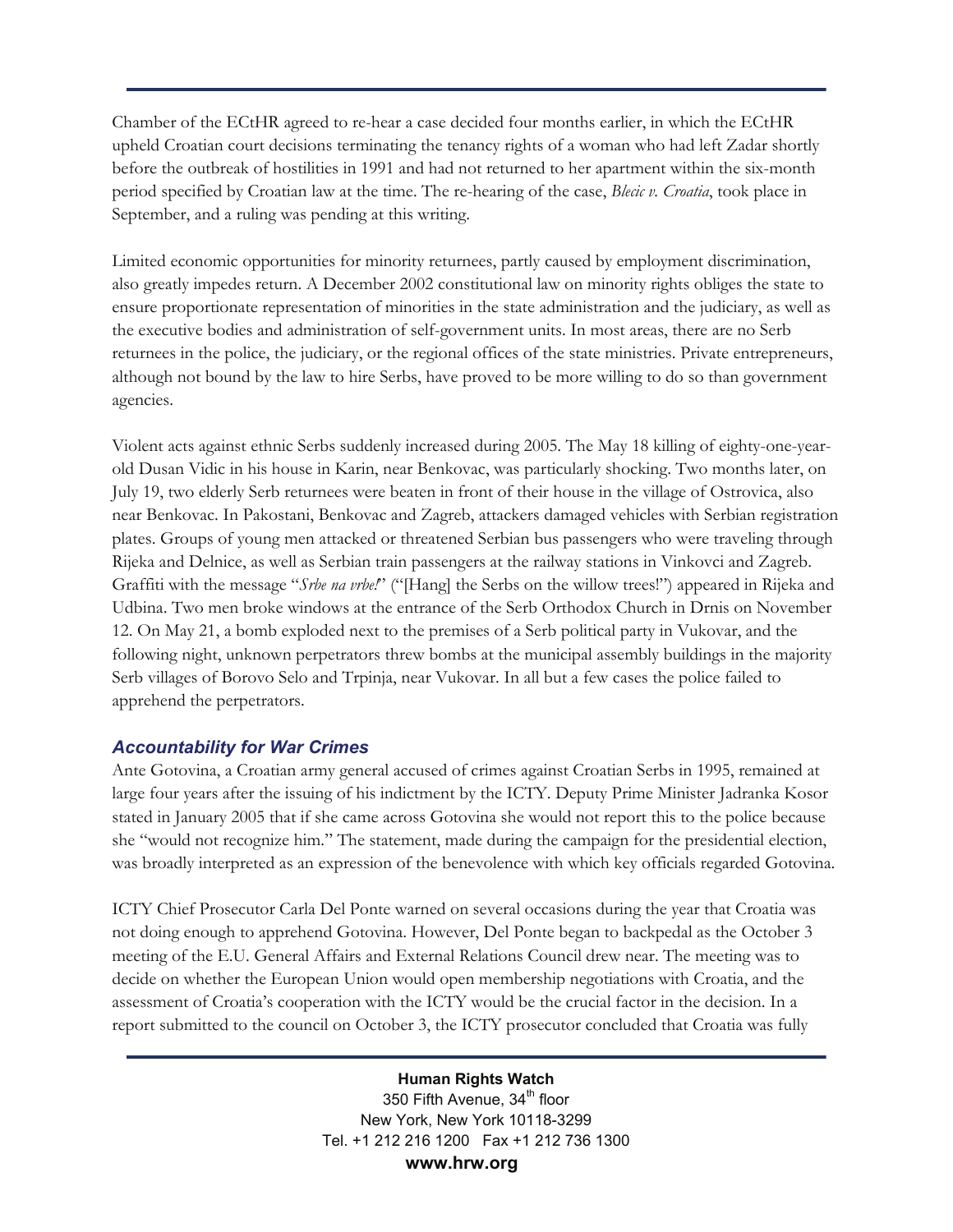cooperating. Many observers remained unconvinced that Croatia had indeed made significant progress in the previous months, and interpreted the statement by Del Ponte as a bow to political pressure from some E.U. member states.

The number of war crimes trials against ethnic Serbs (eleven) greatly outnumbered trials of ethnic Croat indictees (six). Trials of ethnic Serbs also tended to involve more defendants, making the contrast between the numbers of individuals standing trial from each ethnic group even starker. Most notable among these were the Miklusevci case and the Lovas case before the Vukovar District Court, and the Branjin Vrh case before the Osijek County Court, all ongoing at this writing.

The absence, for the second consecutive year, of any new indictment against accused Croats raises serious concerns about the sincerity of the Croatian government's accountability efforts. The six trials in 2005 were retrials of cases from the 1990s or the early 2000s: Mihailo Hrastov (originally opened in 1993, now re-tried for the third time); Pakracka poljana (1997); Bjelovar group (2001); Virovitica group (2002); Lora (2002); and Paulin Dvor (2003). Another remaining concern is the ability of the Croatian courts to conduct trials in a fair and effective way, given the high number of reversals of first instance judgments by the Croatian Supreme Court. Much progress is also needed in the protection of witnesses and interstate cooperation, in spite of certain positive developments in those areas in 2005, related to the Lora retrial.

#### *Key International Actors*

On October 3, 2005, the Council of the European Union decided to open formal negotiations on membership with the Republic of Croatia. The all-but-exclusive focus on the issue of ICTY cooperation has in the past prevented the E.U. from using its unique position to vigorously demand greater progress on other pressing issues such as refugee return, treatment of minorities, and domestic war crimes trials. However, on October 9, European Enlargement Commissioner Olli Rehn stressed to his hosts in Zagreb that the issues of refugee return, minority rights, and the rule of law would be critical in the European Commission's assessment of the progress Croatia made in meeting the criteria for E.U. membership. The same issues figured prominently in the Accession Partnership document, issued by the commission on November 9. The new emphasis is welcome, although it has probably come several years too late to have any real impact—the process of refugee return is gradually coming to a halt, the memory of war crimes witnesses is becoming unreliable, and the availability of evidence is becoming increasingly problematic.

The OSCE mission to Croatia has continued to pursue a dialogue with the government, while issuing valuable reports critical of its return-related practices, minority rights record, and progress in domestic war crimes trials. Nevertheless, political considerations have led the mission to sometimes attenuate the criticism of Croatia's human rights record. In a frank assessment of the mission's accomplishments in the past two years, the departing head of mission, Peter Semneby, acknowledged in an April 2005

> **Human Rights Watch**  350 Fifth Avenue, 34<sup>th</sup> floor New York, New York 10118-3299 Tel. +1 212 216 1200 Fax +1 212 736 1300  **www.hrw.org**